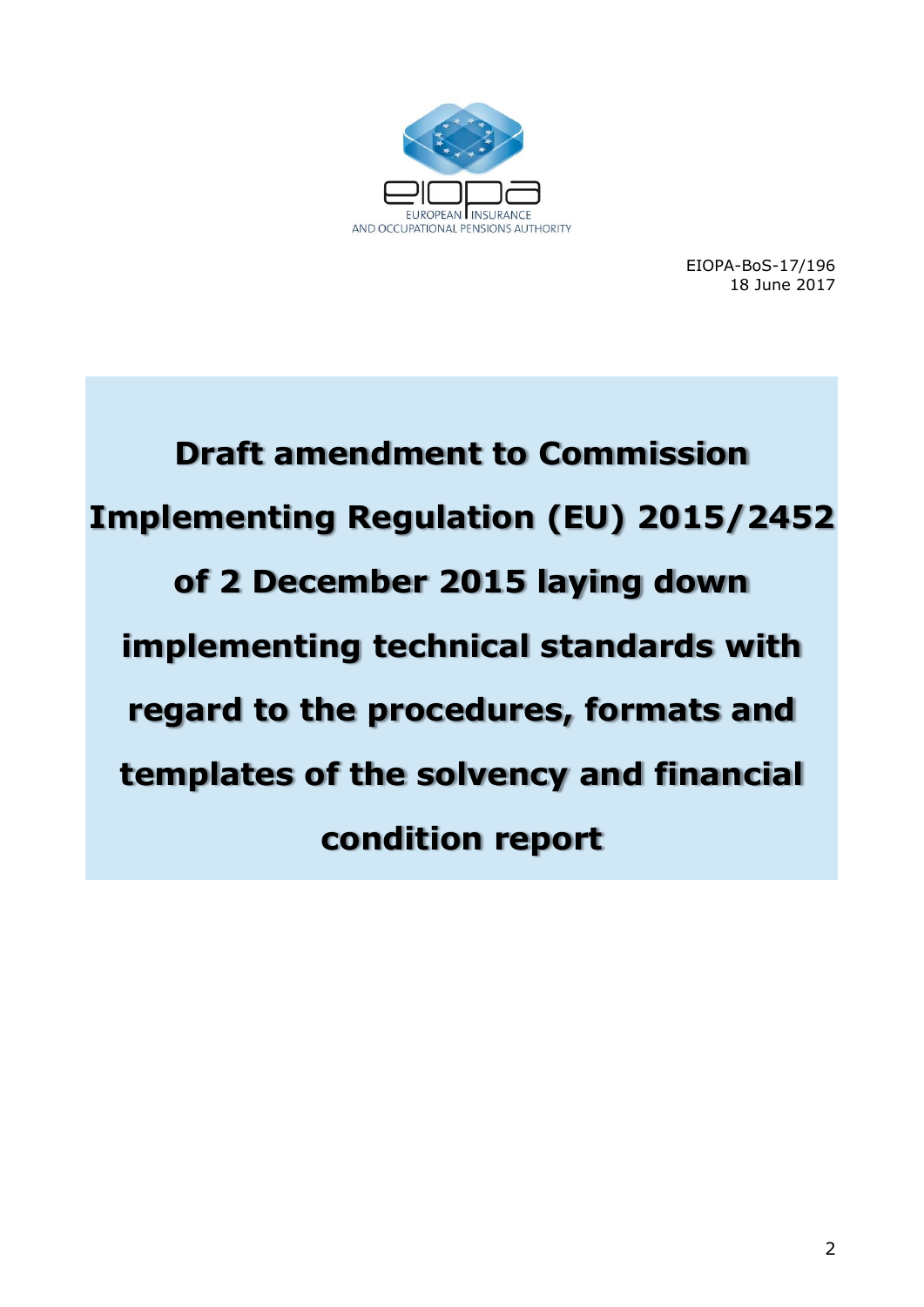

EUROPEAN COMMISSION

Brussels, XXX [...](2017) XXX draft

# **COMMISSION IMPLEMENTING REGULATION (EU) …/..**

**of [ ]**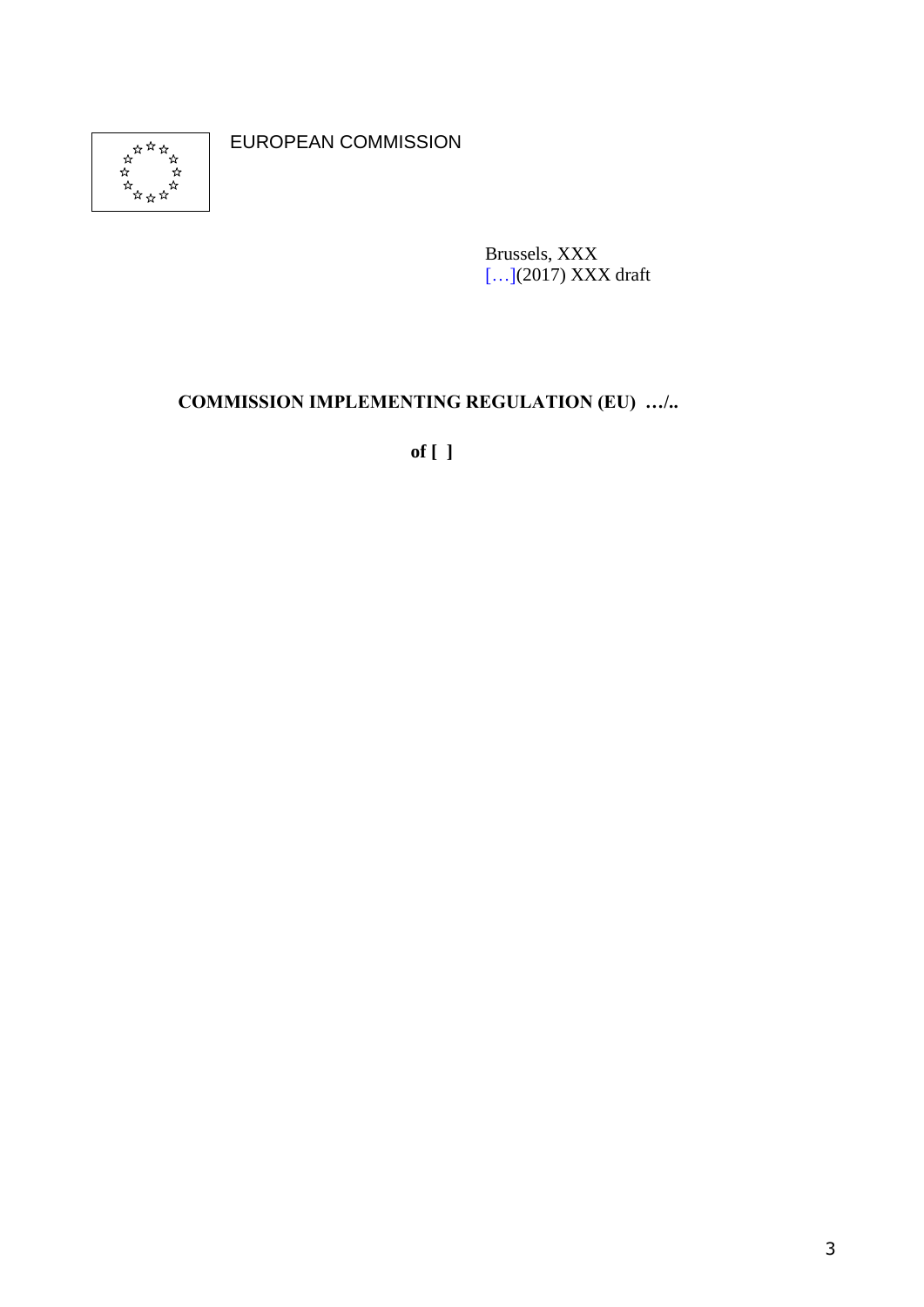#### **COMMISSION IMPLEMENTING REGULATION (EU) …/... of XXX amending and correcting Implementing Regulation (EU) 2015/2452 laying down implementing technical standards with regard to the procedures, formats and templates of the solvency and financial condition report according to Directive 2009/138/EC of the European Parliament and of the Council**

#### THE EUROPEAN COMMISSION,

Having regard to the Treaty on the Functioning of the European Union,

Having regard to Directive 2009/138/EC of 25 November 2009 of the European Parliament and of the Council on the taking up and pursuit of the business of Insurance and Reinsurance (Solvency II)<sup>1</sup>, and in particular the fourth paragraph of Article 56 and Article 256(5) thereof,

Whereas:

- (1) This Regulation includes amendments in order to facilitate consistent disclosure and to improve the quality of the information reported. Commission Implementing Regulation (EU) 2015/2452 includes several minor drafting errors, which should be corrected accordingly.
- (2) The European Supervisory Authority (European Insurance and Occupational Pensions Authority) has conducted open public consultations on the draft implementing technical standards on which this Regulation is based, analysed the potential related costs and benefits and requested the opinion of the Insurance and Reinsurance Stakeholder Group established by Article 37 of Regulation (EU) No  $1094/2010^2$ , This Regulation is based on the draft implementing technical standards submitted by the European Supervisory Authority (European Insurance and Occupational Pensions Authority) to the Commission.

#### HAS ADOPTED THIS REGULATION:

#### *Article 1*

#### **Amending provisions**

Annexes II and III to Implementing Regulation (EU) 2015/2452 are amended in accordance with Annex I to this Regulation.

<u>.</u>

 $^{1}$  OJ L 335, 17, 12, 2009, p. 1.

<sup>&</sup>lt;sup>2</sup> Regulation (EU) No 1094/2010 of the European Parliament and of the Council of 24 November 2010 establishing a European Supervisory Authority (European Insurance and Occupational Pensions Authority), amending Decision No 716/2009/EC and repealing Commission Decision 2009/79/EC (OJ L 331, 15.12.2010, p. 48).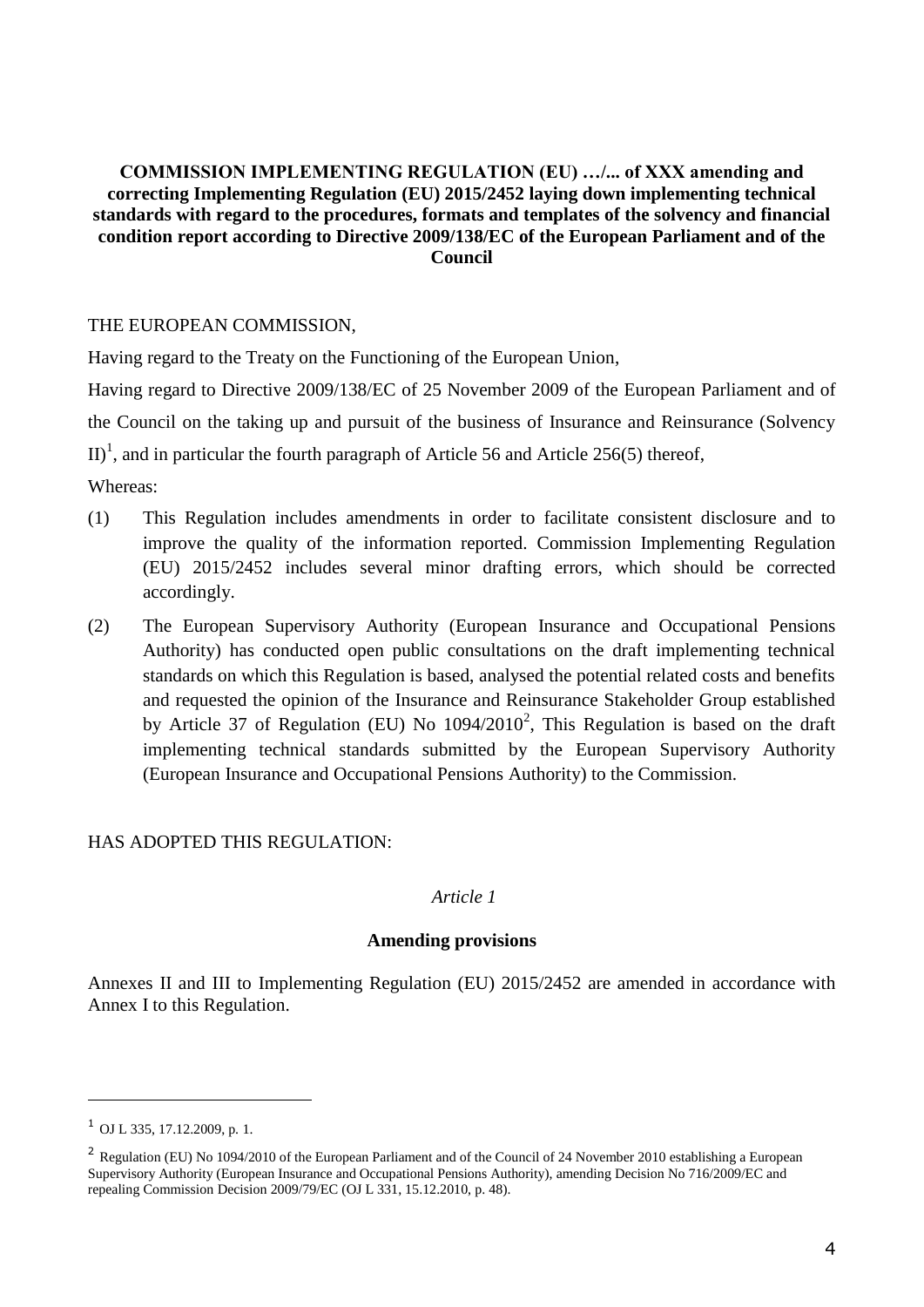#### *Article 2*

#### **Correcting provisions**

Annexes I, II and III to Implementing Regulation (EU) 2015/2452 are corrected in accordance with Annex II to this Regulation.

#### *Article 3*

#### **Entry into force**

This Regulation shall enter into force on the twentieth day following that of its publication in the *Official Journal of the European Union*.

This Regulation shall be binding in its entirety and directly applicable in all Member States.

Done at Brussels,[].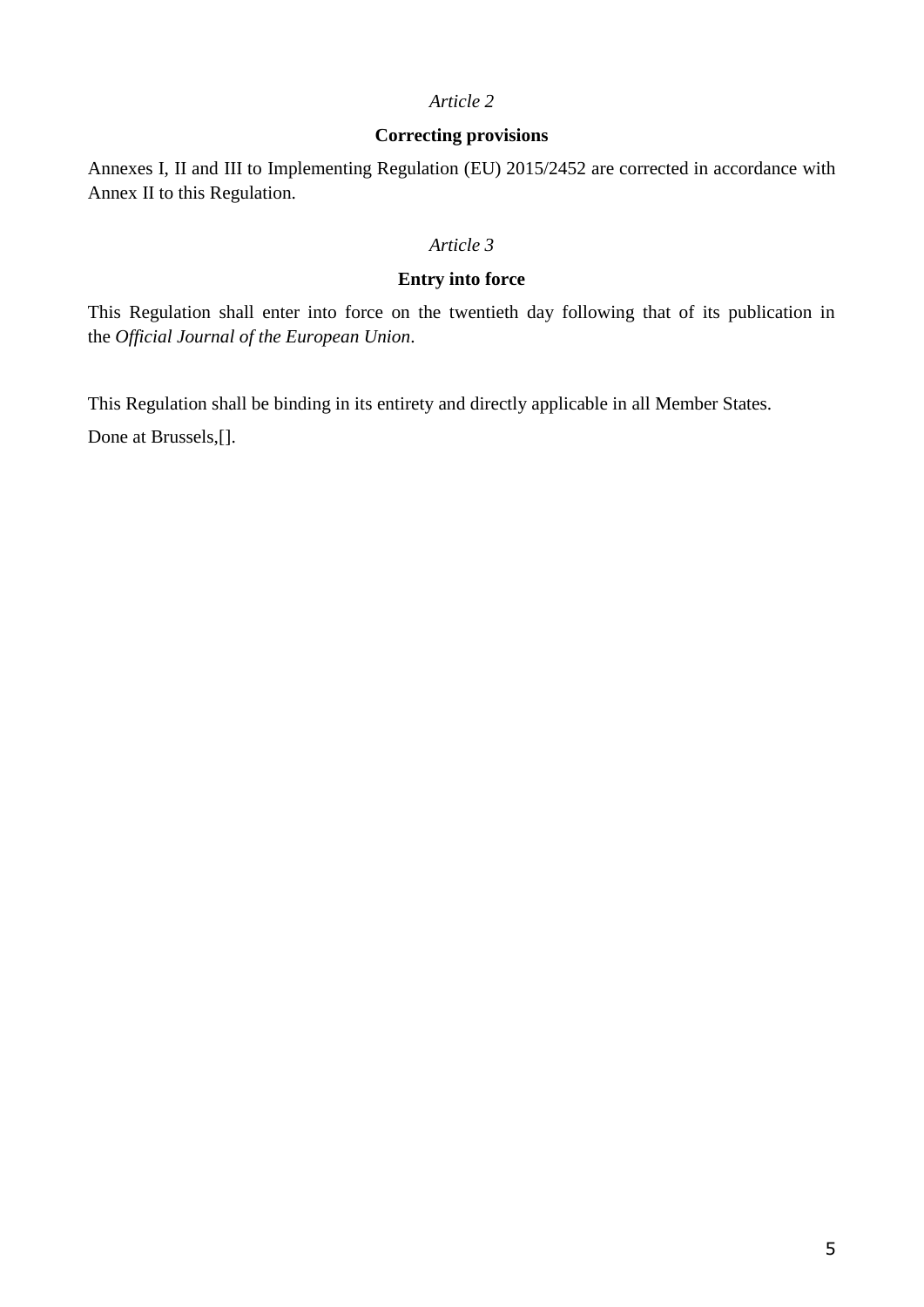## **ANNEX I**

- 1. Both Annex II and III to Implementing Regulation (EU) 2015/2452 are amended as follows:
- (a) In template S.05.01 General comments the second paragraph is replaced by the following:

"This template shall be reported from an accounting perspective, i.e.: Local GAAP or IFRS if accepted as local GAAP but using SII lines of business. Undertakings shall use the recognition and valuation basis as for the published financial statements, no new recognition or re-valuation is required except for the classification between investment contracts and insurance contracts when this is applicable in the financial statements. This template shall include all insurance business regardless of the possible different classification between investment contracts and insurance contracts applicable in the financial statements."

- 2. Annex II to Implementing Regulation (EU) 2015/2452 is amended as follows:
- (a) In template S.05.02 General comments the third paragraph is replaced by the following:

"The template is based on a year-to-date basis. Undertakings shall use the recognition and valuation basis as for the published financial statements, no new recognition or re-valuation is required except for the classification between investment contracts and insurance contracts when this is applicable in the financial statements. This template shall include all insurance business regardless of the possible different classification between investment contracts and insurance contracts applicable in the financial statements."

- 3. Annex III to Implementing Regulation (EU) 2015/2452 is amended as follows:
- (a) In template S.05.02 General comments the second paragraph is replaced by the following:

"This template shall be disclosed from an accounting perspective, i.e.: Local GAAP or IFRS if accepted as local GAAP. The template is based on a year-to-date basis. Undertakings shall use the recognition and valuation basis as for the published financial statements, no new recognition or re-valuation is required except for the classification between investment contracts and insurance contracts when this is applicable in the financial statements. This template shall include all insurance business regardless of the possible different classification between investment contracts and insurance contracts applicable in the financial statements."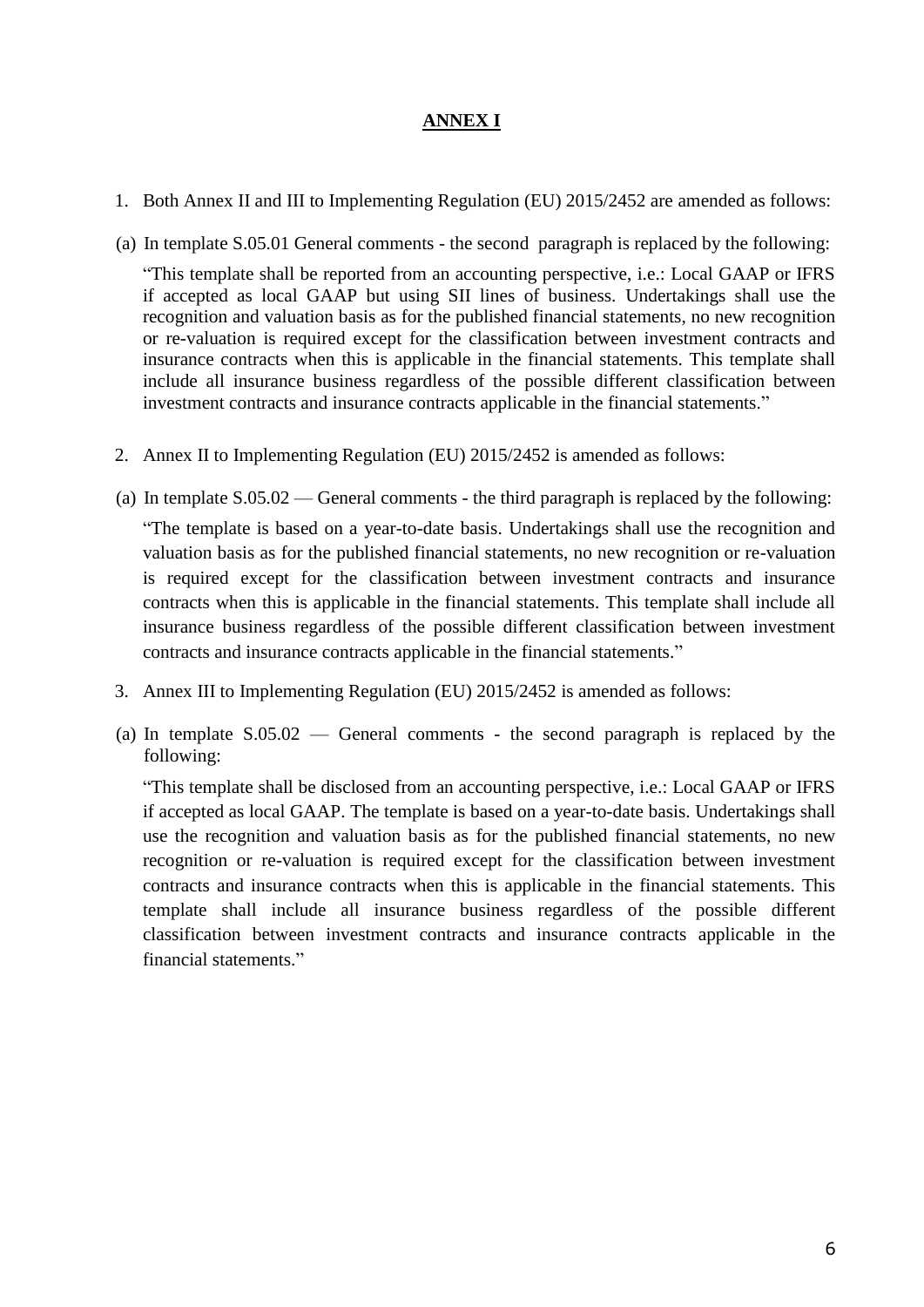# **ANNEX II**

(1) Annex I to Implementing Regulation (EU) 2015/2452 is corrected as follows: (a) In template S.19.01.21, row Z0010 is replaced by the following row:

| Accident year /<br>Underwriting year                                                                                                                                                   | Z0020 |              |  |  |  |
|----------------------------------------------------------------------------------------------------------------------------------------------------------------------------------------|-------|--------------|--|--|--|
| (b) In template $S.23.01.01.R0230$ is replaced by the following row:                                                                                                                   |       |              |  |  |  |
| Deductions for participations in<br>financial and credit institutions                                                                                                                  |       | <b>R0230</b> |  |  |  |
| (c) In template $S.23.01.22.R0220$ is replaced by the following row:                                                                                                                   |       |              |  |  |  |
| Own funds from the financial statements<br>that shall not be represented by the<br>reconciliation reserve and do not meet the<br>criteria to be classified as Solvency II<br>own funds |       | <b>R0220</b> |  |  |  |
| (d) In template $S.23.01.22.R0240$ is replaced by the following row:                                                                                                                   |       |              |  |  |  |
| whereof deducted according to art 228<br>of the Directive 2009/138/EC                                                                                                                  |       | <b>R0240</b> |  |  |  |
| (e) In template $S.23.01.22.R0330$ is inserted after R0320:                                                                                                                            |       |              |  |  |  |
| A legally binding commitment to<br>subscribe and pay for subordinated<br>liabilities on demand                                                                                         |       | <b>R0330</b> |  |  |  |
| (f) In template $S.23.01.22.R0350$ and $S.23.01.22.R0340$ are replaced by the following rows:                                                                                          |       |              |  |  |  |
| Letters of credit and guarantees under<br>Article $96(2)$ of the Directive<br>2009/138/EC                                                                                              |       | <b>R0340</b> |  |  |  |
| Letters of credit and guarantees other<br>than under Article 96(2) of the<br>Directive 2009/138/EC                                                                                     |       | <b>R0350</b> |  |  |  |
| (g) In template $S.23.01.22.R0410$ is replaced by the following row:                                                                                                                   |       |              |  |  |  |
| Credit Institutions, investment firms,<br>financial institutions, alternative<br>investment fund manager, financial<br>institutions                                                    |       | <b>R0410</b> |  |  |  |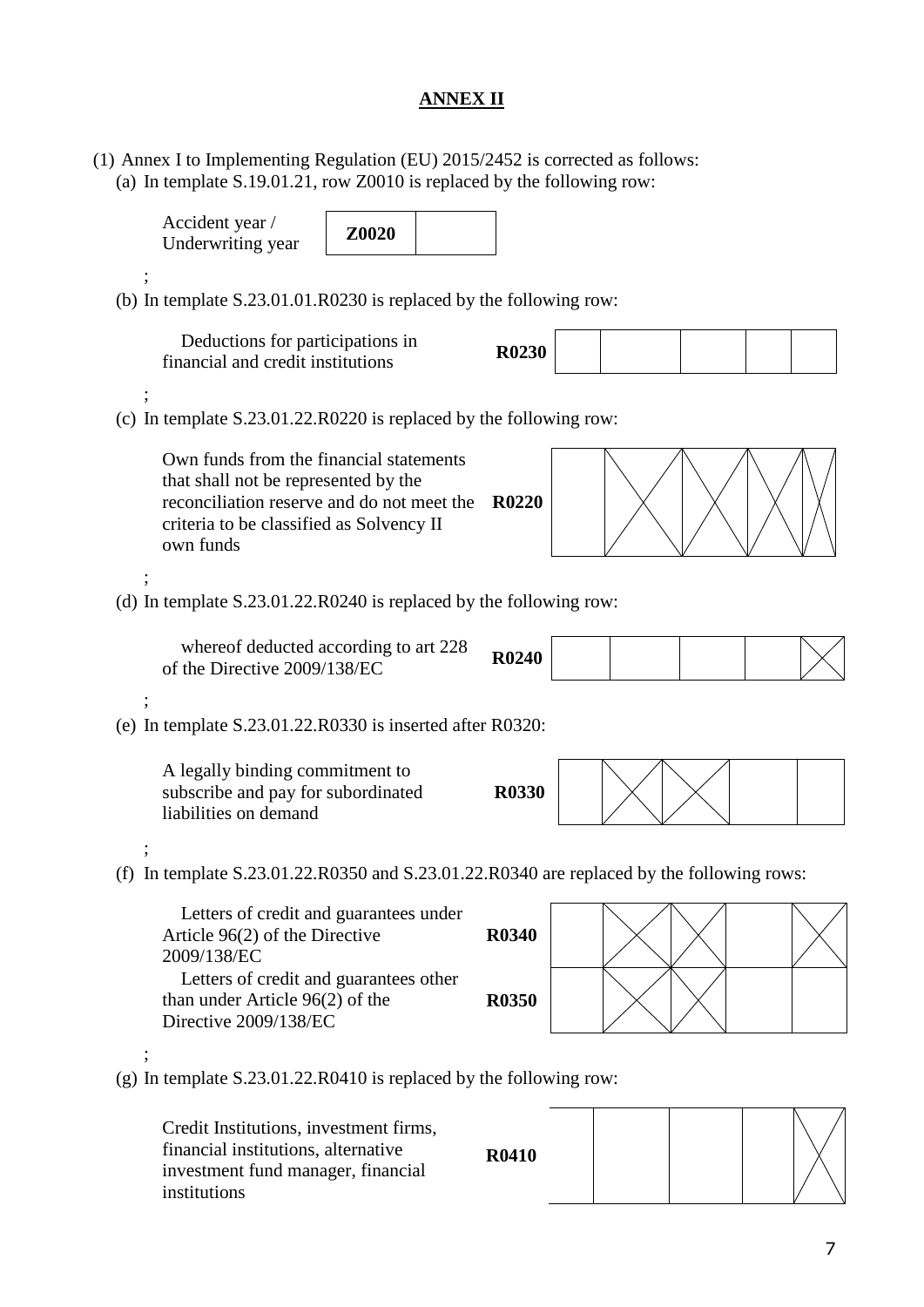(h) In template S.23.01.22.R0440 is replaced by the following row:

;

| Total own funds of other financial<br>sectors                                                                       | R <sub>0440</sub> |  |  |  |  |  |
|---------------------------------------------------------------------------------------------------------------------|-------------------|--|--|--|--|--|
| (i) In template $S.23.01.22.R0770$ is replaced by the following row:                                                |                   |  |  |  |  |  |
| Expected profits included in future<br>premiums (EPIFP) - Life business                                             | R0770             |  |  |  |  |  |
| In template S.23.01.22.R0780 is replaced by the following row:<br>(i)                                               |                   |  |  |  |  |  |
| Expected profits included in future<br>premiums (EPIFP) - Non- life<br>business                                     | <b>R0780</b>      |  |  |  |  |  |
| (k) In template $S.23.01.22.R0790$ : is replaced by the following row:                                              |                   |  |  |  |  |  |
| <b>Total EPIFP</b>                                                                                                  | R0790             |  |  |  |  |  |
| (1) In template $S.25.01.21$ 'C0100' is replaced by 'C0120';                                                        |                   |  |  |  |  |  |
| (m)In template S.25.01.22, S.25.02.21 and S.25.02.21, S.25.02.22.C0080 is replaced as C0090,<br>and C0090 as C0120; |                   |  |  |  |  |  |
| (n) In template S.25.02.21, S.25.02.22, S.25.03.21 and S.25.03.22 R0420 is replaced by the<br>following row:        |                   |  |  |  |  |  |
| <b>Total amount of Notional Solvency</b><br>Capital Requirements for ring fenced<br>funds                           | <b>R0420</b>      |  |  |  |  |  |

(o) In template S.25.02.22, before "Minimum consolidated group solvency capital requirement, R0470", the following rows are deleted;

| Unique number of component | Components<br>description | <b>Calculation of the</b><br><b>Solvency Capital</b><br>Requirement | Amount<br>modelled | <b>USP</b> | <b>Simplifications</b> |
|----------------------------|---------------------------|---------------------------------------------------------------------|--------------------|------------|------------------------|
| C0010                      | <b>COO2O</b>              | <b>COO30</b>                                                        | C0070              | C0080      | C0090                  |

(p) In template S.25.03.22, before "Capital requirement for other financial sectors (Noninsurance capital requirements) — Credit institutions, investment firms and financial institutions, alternative investment funds managers, UCITS management companies, R0510", the following rows are deleted;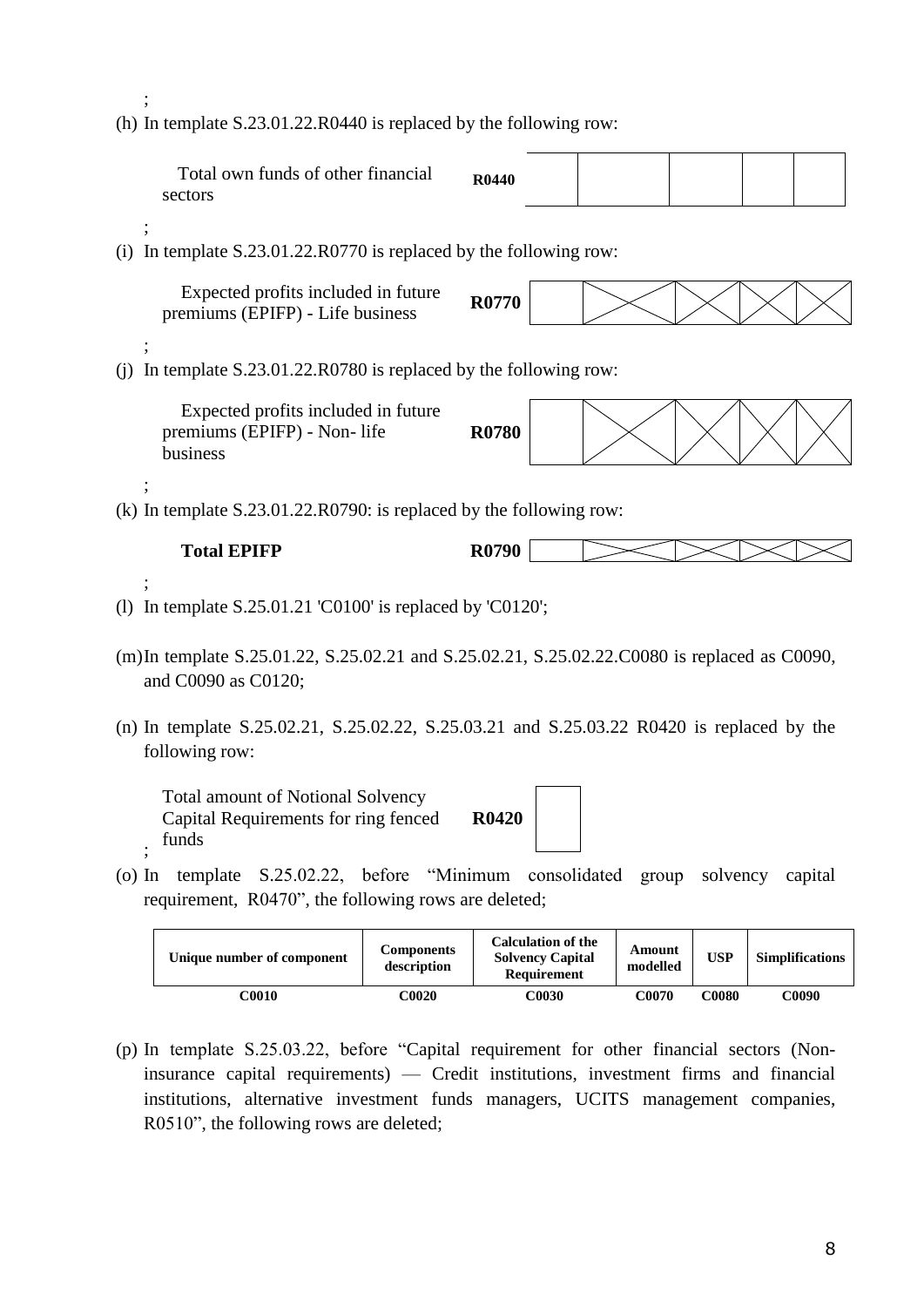| Unique number of component | <b>Components</b><br>description | <b>Calculation</b><br>of the<br><b>Solvency</b><br>Capital<br>Requirement |
|----------------------------|----------------------------------|---------------------------------------------------------------------------|
| <b>C0010</b>               | <b>C0020</b>                     | <b>C0030</b>                                                              |

#### (2) Both Annex II and III to Implementing Regulation (EU) 2015/2452 are corrected as follows:

(a) In template S.05.01.C0010 to C0120/R0410 the row is replaced by the following:

| $C0010$ to<br>C0120/R0410 | Changes in other<br>technical<br>$provisions -$<br>Gross - Direct | Changes in other technical provisions as defined in directive<br>91/674/EEC where applicable: it is the changes in other<br>technical provisions for the gross direct business.                                                                                   |
|---------------------------|-------------------------------------------------------------------|-------------------------------------------------------------------------------------------------------------------------------------------------------------------------------------------------------------------------------------------------------------------|
|                           | business                                                          | This item shall be reported as a positive amount if the variation<br>is negative (reduction of other technical provisions leading to a<br>profit) or as a negative amount if variation is positive (increase<br>of other technical provisions leading to a loss). |

;

## (b) In template S.05.01.C0010 to C0120/R0420 the row is replaced by the following:

| $C0010$ to<br>C0120/R0420 | Changes in other<br>technical<br>$provisions -$<br>$Gross -$<br>Proportional | Changes in other technical provisions as defined in directive<br>91/674/EEC where applicable: it is the changes in other<br>technical provisions for the gross proportional reinsurance<br>accepted.                                                              |
|---------------------------|------------------------------------------------------------------------------|-------------------------------------------------------------------------------------------------------------------------------------------------------------------------------------------------------------------------------------------------------------------|
|                           | reinsurance<br>accepted                                                      | This item shall be reported as a positive amount if the variation<br>is negative (reduction of other technical provisions leading to a<br>profit) or as a negative amount if variation is positive (increase<br>of other technical provisions leading to a loss). |

#### ; (c) In template S.05.01.C0130 to C0160/R0430 the row is replaced by the following:

| $C0130$ to<br>C0160/R0430 | Changes in other<br>technical<br>provisions - | Changes in other technical provisions as defined in directive<br>91/674/EEC where applicable: it is the changes in other<br>technical provisions for the gross non-proportional reinsurance  |
|---------------------------|-----------------------------------------------|----------------------------------------------------------------------------------------------------------------------------------------------------------------------------------------------|
|                           | Gross - Non-<br>proportional<br>reinsurance   | accepted.<br>This item shall be reported as a positive amount if the variation                                                                                                               |
|                           | accepted                                      | is negative (reduction of other technical provisions leading to a<br>profit) or as a negative amount if variation is positive (increase<br>of other technical provisions leading to a loss). |

#### (d) In template S.05.01.C0010 to C0160/R0440 the row is replaced by the following:

| $C0010$ to<br>C0160/R0440 | Changes in other<br>technical<br>provisions -<br>Reinsurers' share | Changes in other technical provisions as defined in directive<br>91/674/EEC where applicable: it is the changes in other<br>technical provisions related to the amounts ceded to reinsurers.<br>This item shall be reported as a positive amount if the variation |
|---------------------------|--------------------------------------------------------------------|-------------------------------------------------------------------------------------------------------------------------------------------------------------------------------------------------------------------------------------------------------------------|
|                           |                                                                    | is negative or as a negative amount if variation is positive.                                                                                                                                                                                                     |

#### ; (e) In template S.05.01.C0010 to C0160/R0500 the row is replaced by the following:

| $C0010$ to  | Changes in other | Changes in other technical provisions as defined in directive     |
|-------------|------------------|-------------------------------------------------------------------|
| C0160/R0500 | technical        | 91/674/EEC where applicable: the net amount of changes in         |
|             | provisions - Net | other technical provisions represent the sum of the direct        |
|             |                  | business and the accepted reinsurance business reduced by the     |
|             |                  | amount ceded to reinsurance undertakings.                         |
|             |                  | This item shall be reported as a positive amount if the variation |
|             |                  | is negative (reduction of other technical provisions leading to a |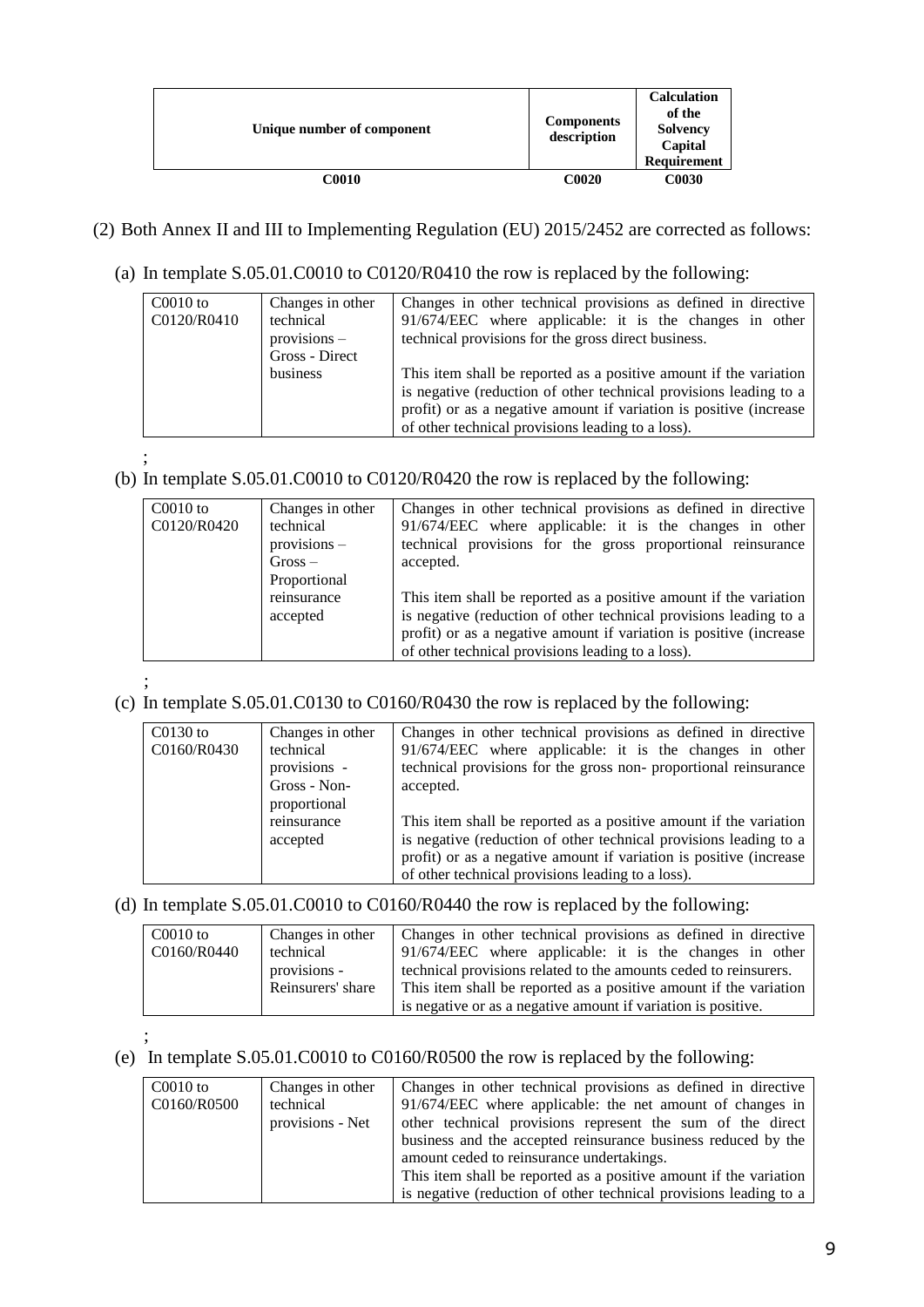|  | profit) or as a negative amount if variation is positive (increase<br>of other technical provisions leading to a loss). |
|--|-------------------------------------------------------------------------------------------------------------------------|

#### (f) In template S.05.01.C0010 to C0160/R1710 the row is replaced by the following:

| $C0210$ to  | Changes in other | Definition of changes in other technical provisions provided in    |
|-------------|------------------|--------------------------------------------------------------------|
| C0280/R1710 | technical        | directive 91/674/EEC where applicable: it is the changes in other  |
|             | $provisions -$   | technical provisions relating to insurance contracts arising from  |
|             | Gross - Direct   | the gross direct and reinsurance business.                         |
|             | business and     | This item shall be reported as a positive amount if the variation  |
|             | reinsurance      | is negative (reduction of other technical provisions leading to a  |
|             | accepted         | profit) or as a negative amount if variation is positive (increase |
|             |                  | of other technical provisions leading to a loss).                  |

;

(g) In template S.05.01.C0210 to C0280/R1720 the row is replaced by the following:

| $C0210$ to  | Change in other   | Definition of changes in other technical provisions provided in   |
|-------------|-------------------|-------------------------------------------------------------------|
| C0280/R1720 | technical         | directive 91/674/EEC where applicable: it is the reinsurers'      |
|             | provisions -      | share in changes in other technical provisions.                   |
|             | Reinsurers' share | This item shall be reported as a positive amount if the variation |
|             |                   | is negative or as a negative amount if variation is positive.     |

;

## (h) In template S.05.01.C0210 to C0280/R1800 the row is replaced by the following:

| $C0210$ to<br>C0280/R1800 | Change in other<br>technical<br>provisions - Net | Definition of changes in other technical provisions provided in<br>directive 91/674/EEC where applicable: the net changes in other<br>technical provisions related to the sum of the direct business and<br>the accepted reinsurance business reduced by the amount ceded<br>to reinsurance undertakings.<br>This item shall be reported as a positive amount if the variation<br>is negative (reduction of other technical provisions leading to a<br>profit) or as a negative amount if variation is positive (increase<br>of other technical provisions leading to a loss). |
|---------------------------|--------------------------------------------------|--------------------------------------------------------------------------------------------------------------------------------------------------------------------------------------------------------------------------------------------------------------------------------------------------------------------------------------------------------------------------------------------------------------------------------------------------------------------------------------------------------------------------------------------------------------------------------|
|---------------------------|--------------------------------------------------|--------------------------------------------------------------------------------------------------------------------------------------------------------------------------------------------------------------------------------------------------------------------------------------------------------------------------------------------------------------------------------------------------------------------------------------------------------------------------------------------------------------------------------------------------------------------------------|

;

#### (i) In template S.05.02.C0080 to C0140/R0410 the row is replaced by the following:

| $C0080$ to<br>C0140/R0410 | Changes in other<br>technical provisions $-$ | Changes in other technical provisions as defined in<br>directive 91/674/EEC where applicable: it is the changes         |
|---------------------------|----------------------------------------------|-------------------------------------------------------------------------------------------------------------------------|
|                           | Gross - Direct business                      | in other technical provisions for the gross direct business.<br>This item shall be reported as a positive amount if the |
|                           |                                              | variation is negative (reduction of other technical<br>provisions leading to a profit) or as a negative amount if       |
|                           |                                              | variation is positive (increase of other technical<br>provisions leading to a loss).                                    |

;

## (j) In template S.05.02.C0080 to C0140/R0420 the row is replaced by the following:

| $C0080$ to  | Changes in other       | Changes in other technical provisions as defined in        |
|-------------|------------------------|------------------------------------------------------------|
| C0140/R0420 | technical provisions - | directive 91/674/EEC where applicable: it is the changes   |
|             | Gross – Proportional   | in other technical provisions for the gross proportional   |
|             | reinsurance accepted   | reinsurance accepted.                                      |
|             |                        | This item shall be reported as a positive amount if the    |
|             |                        | variation is negative (reduction of other technical        |
|             |                        | provisions leading to a profit) or as a negative amount if |
|             |                        | variation is positive (increase of other technical         |
|             |                        | provisions leading to a loss).                             |

;

(k) In template S.05.02.C0080 to C0140/R0430 the row is replaced by the following: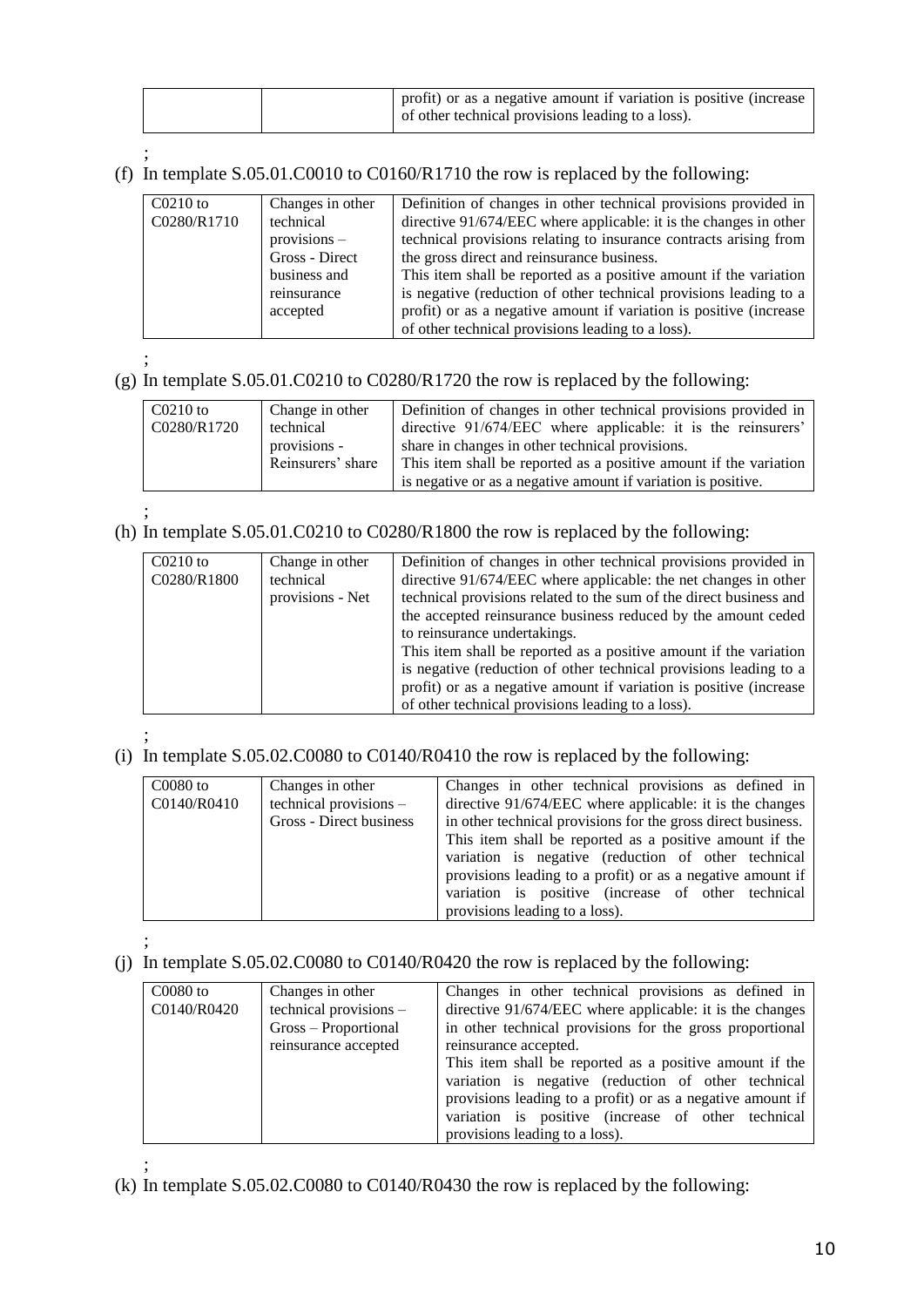| $C0080$ to  | Changes in other         | Changes in other technical provisions as defined in        |
|-------------|--------------------------|------------------------------------------------------------|
| C0140/R0430 | technical provisions -   | directive 91/674/EEC where applicable: it is the changes   |
|             | Gross - Non-             | in other technical provisions for the gross non-           |
|             | proportional reinsurance | proportional reinsurance accepted.                         |
|             | accepted                 | This item shall be reported as a positive amount if the    |
|             |                          | variation is negative (reduction of other technical        |
|             |                          | provisions leading to a profit) or as a negative amount if |
|             |                          | variation is positive (increase of other technical         |
|             |                          | provisions leading to a loss).                             |

;

#### (l) In template S.05.02.C0080 to C0140/R0440 the row is replaced by the following:

| $C0080$ to<br>C0140/R0440 | Changes in other<br>technical provisions -<br>Reinsurers' share | Changes in other technical provisions as defined in<br>directive 91/674/EEC where applicable: it is the changes<br>in other technical provisions related to the amounts ceded<br>to reinsurers.<br>This item shall be reported as a positive amount if the<br>variation is negative or as a negative amount if variation |
|---------------------------|-----------------------------------------------------------------|--------------------------------------------------------------------------------------------------------------------------------------------------------------------------------------------------------------------------------------------------------------------------------------------------------------------------|
|                           |                                                                 | is positive.                                                                                                                                                                                                                                                                                                             |

#### (m)In template S.05.02.C0080 to C0140/R0500 the row is replaced by the following:

| $C0080$ to  | Changes in other       | Changes in other technical provisions as defined in        |
|-------------|------------------------|------------------------------------------------------------|
| C0140/R0500 | technical provisions - | directive 91/674/EEC where applicable: the net amount      |
|             | Net.                   | of changes in other technical provisions represent the     |
|             |                        | sum of the direct business and the accepted reinsurance    |
|             |                        | business reduced by the amount ceded to reinsurance        |
|             |                        | undertakings.                                              |
|             |                        | This item shall be reported as a positive amount if the    |
|             |                        | variation is negative (reduction of other technical        |
|             |                        | provisions leading to a profit) or as a negative amount if |
|             |                        | variation is positive (increase of other technical         |
|             |                        | provisions leading to a loss).                             |

#### ; (n) In template S.05.02.C0220 to C0280/R1710 the row is replaced by the following:

| $C0220$ to<br>C0280/R1710 | Changes in other<br>technical provisions -<br>Gross | Definition of changes in other technical provisions<br>provided in directive 91/674/EEC where applicable: it is<br>the changes in other technical provisions relating to<br>insurance contracts arising from the gross direct and<br>reinsurance business.<br>This item shall be reported as a positive amount if the<br>variation is negative (reduction of other technical<br>provisions leading to a profit) or as a negative amount if<br>variation is positive (increase of other technical<br>provisions leading to a loss). |
|---------------------------|-----------------------------------------------------|------------------------------------------------------------------------------------------------------------------------------------------------------------------------------------------------------------------------------------------------------------------------------------------------------------------------------------------------------------------------------------------------------------------------------------------------------------------------------------------------------------------------------------|
|---------------------------|-----------------------------------------------------|------------------------------------------------------------------------------------------------------------------------------------------------------------------------------------------------------------------------------------------------------------------------------------------------------------------------------------------------------------------------------------------------------------------------------------------------------------------------------------------------------------------------------------|

;

;

## (o) In template S.05.02.C0220 to C0280/R1720 the row is replaced by the following:

| $C0220$ to  |                          | Change in other technical Definition of changes in other technical provisions |
|-------------|--------------------------|-------------------------------------------------------------------------------|
| C0280/R1720 | provisions - Reinsurers' | provided in directive 91/674/EEC where applicable: it is                      |
|             | share                    | the reinsurers' share in changes in other technical                           |
|             |                          | provisions.                                                                   |
|             |                          | This item shall be reported as a positive amount if the                       |
|             |                          | variation is negative or as a negative amount if variation                    |
|             |                          | is positive.                                                                  |

#### (p) In template S.05.02.C0220 to C0280/R1800 the row is replaced by the following:

|  | $CO220$ to | Change in other technical Definition of changes in other technical provisions |  |  |  |  |  |  |  |
|--|------------|-------------------------------------------------------------------------------|--|--|--|--|--|--|--|
|--|------------|-------------------------------------------------------------------------------|--|--|--|--|--|--|--|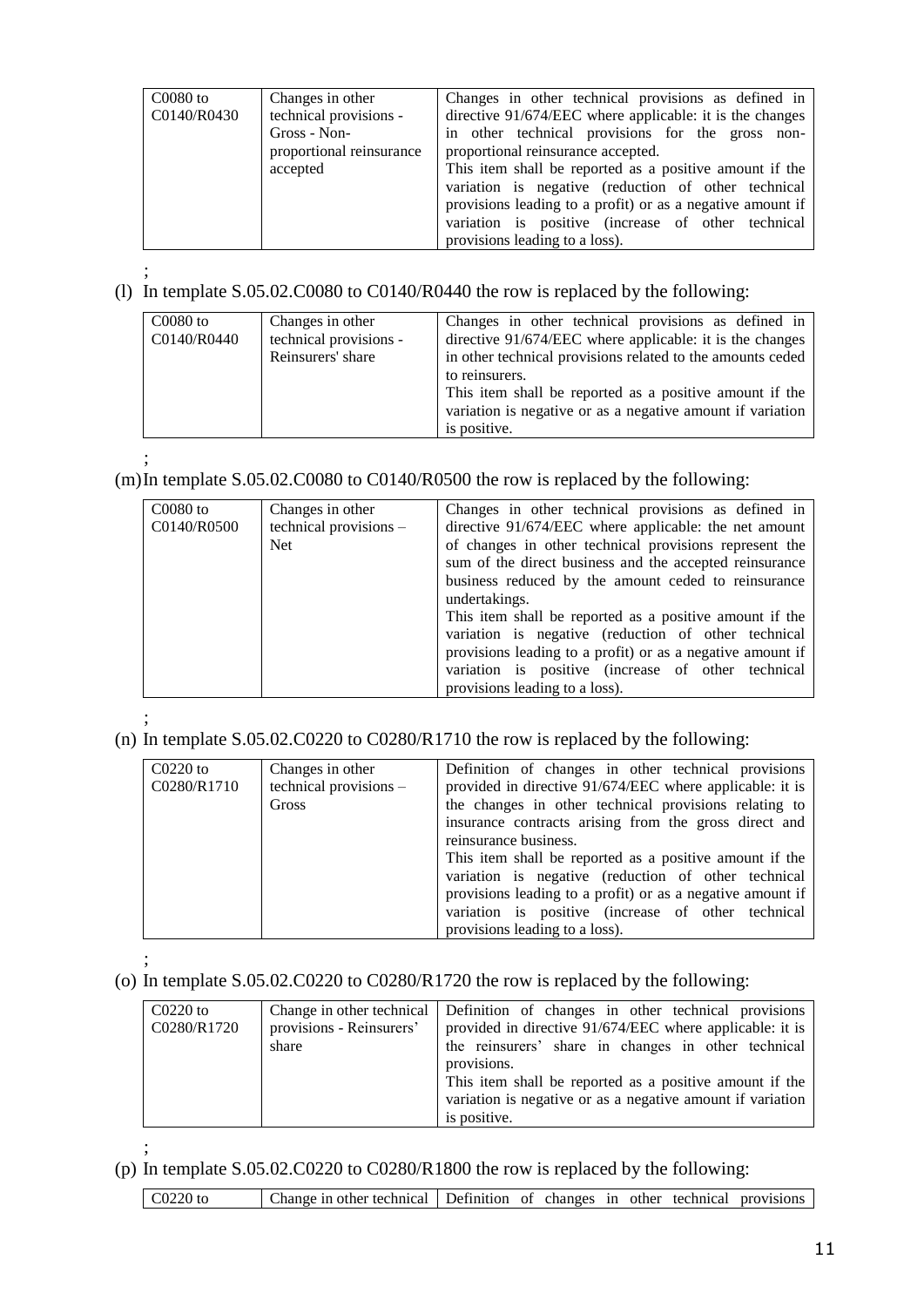| C0280/R1800 | provisions – Net | provided in directive 91/674/EEC where applicable: it is<br>the changes in other technical provisions related to the<br>sum of the direct business and the accepted reinsurance<br>business reduced by the amount ceded to reinsurance<br>undertakings.<br>This item shall be reported as a positive amount if the<br>variation is negative (reduction of other technical<br>provisions leading to a profit) or as a negative amount if<br>variation is positive (increase of other technical |
|-------------|------------------|-----------------------------------------------------------------------------------------------------------------------------------------------------------------------------------------------------------------------------------------------------------------------------------------------------------------------------------------------------------------------------------------------------------------------------------------------------------------------------------------------|
|             |                  | provisions leading to a loss).                                                                                                                                                                                                                                                                                                                                                                                                                                                                |

#### ; (q) In template S.22.01.C0010/R0010 the row is replaced by the following:

| C0010/R0010 | Amount with LTG           | Total amount of gross technical provisions including long |
|-------------|---------------------------|-----------------------------------------------------------|
|             | measures and              | term guarantee measures and transitional measures         |
|             | transitionals – Technical |                                                           |
|             | <b>Provisions</b>         |                                                           |

;

# (r) In template S.22.01.C0030/R0010 the row is replaced by the following:

| CO <sub>030</sub> /<br>R0010 | Impact of transitional on<br>technical provisions -<br>Technical provisions | Amount of the adjustment to the gross technical<br>provisions due to the application of the transitional on<br>technical provisions.                                                         |
|------------------------------|-----------------------------------------------------------------------------|----------------------------------------------------------------------------------------------------------------------------------------------------------------------------------------------|
|                              |                                                                             | It shall be the difference between the technical provisions<br>without transitional deduction on technical provisions<br>and the technical provisions with LTG and transitional<br>measures. |

;

#### (s) In template S.22.01.C0050/R0010 the row is replaced by the following:

| C0050/<br>R0010 | Impact of transitional on<br>interest rate – Technical<br>provisions | Amount of the adjustment to the gross technical provisions<br>due to the application of the transitional adjustment to the<br>relevant risk-free interest rate term structure.<br>It shall be the difference between the technical provisions<br>without transitional adjustment to the relevant risk-free<br>interest rate term structure and the technical provisions<br>without transitional on technical provisions. |
|-----------------|----------------------------------------------------------------------|--------------------------------------------------------------------------------------------------------------------------------------------------------------------------------------------------------------------------------------------------------------------------------------------------------------------------------------------------------------------------------------------------------------------------|
|                 |                                                                      |                                                                                                                                                                                                                                                                                                                                                                                                                          |

;

## (t) In template S.22.01.C0070/R0010 the row is replaced by the following:

| CO070/<br>R0010 | Impact of volatility adjustment<br>set to zero - Technical<br>provisions | Amount of the adjustment to the gross technical provisions<br>due to the application of the volatility adjustment. It shall<br>reflect the impact of setting the volatility adjustment to<br>zero.                                                                 |
|-----------------|--------------------------------------------------------------------------|--------------------------------------------------------------------------------------------------------------------------------------------------------------------------------------------------------------------------------------------------------------------|
|                 |                                                                          | It shall be the difference between the technical provisions<br>without volatility adjustment and without other transitional<br>measures and the technical provisions without transitional<br>adjustment to the relevant risk free interest rate term<br>structure. |

#### ; (u) In template S.22.01.C0090/R0010 the row is replaced by the following:

| C0090/<br>R0010 | Impact of matching adjustment<br>set to zero – Technical<br>Provisions | Amount of the adjustment to the gross technical provisions<br>due to the application of the matching adjustment. It shall<br>include the impact of setting the volatility adjustment and<br>the matching adjustment to zero. |
|-----------------|------------------------------------------------------------------------|------------------------------------------------------------------------------------------------------------------------------------------------------------------------------------------------------------------------------|
|                 |                                                                        |                                                                                                                                                                                                                              |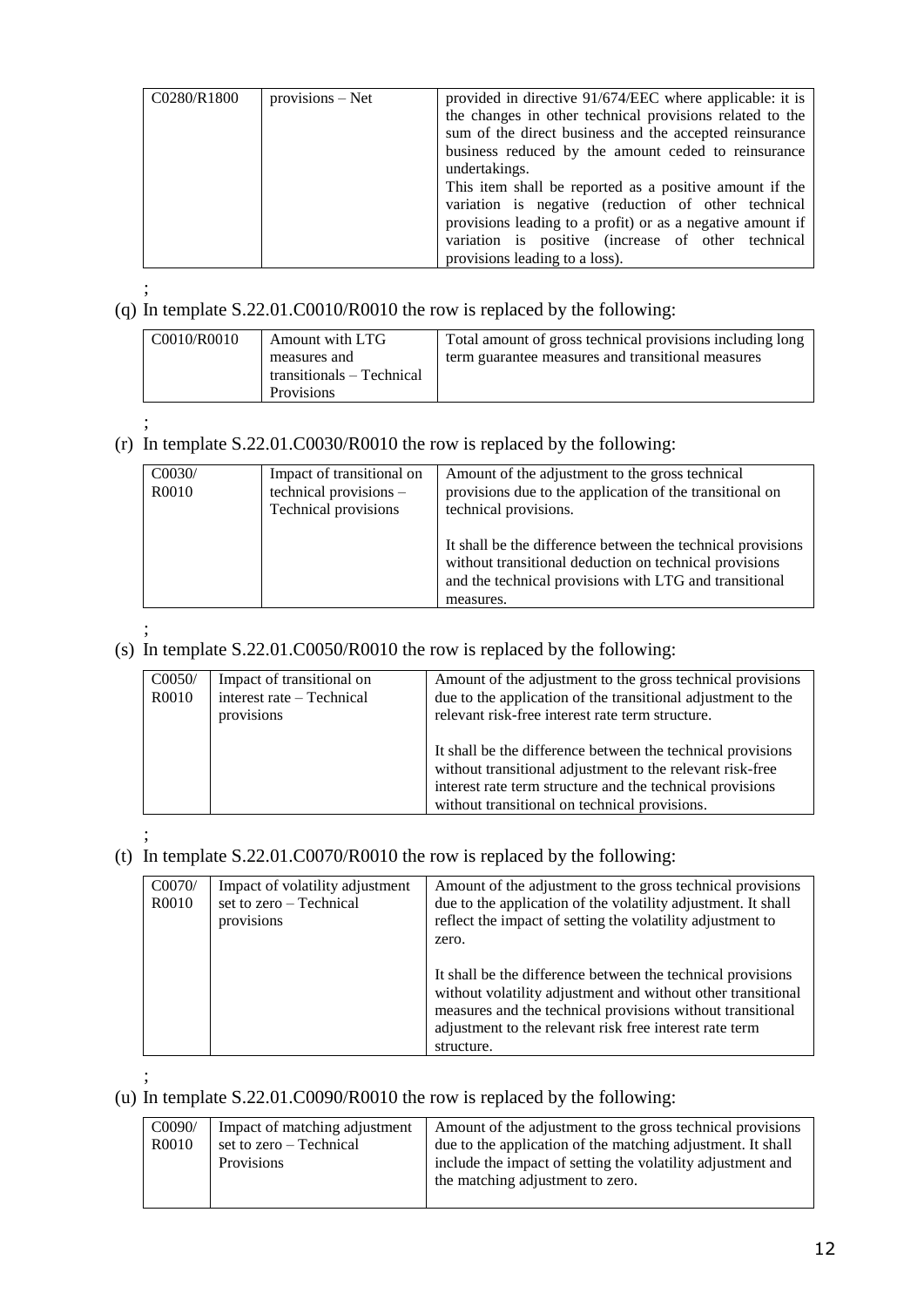|  | It shall be the difference between the technical provisions<br>without matching adjustment and without all the other<br>transitional measures and the technical provisions without<br>volatility adjustment and without other transitional<br>measures. |
|--|---------------------------------------------------------------------------------------------------------------------------------------------------------------------------------------------------------------------------------------------------------|
|--|---------------------------------------------------------------------------------------------------------------------------------------------------------------------------------------------------------------------------------------------------------|

;

## (v) In template S.22.01.C0050/R0020 the row is replaced by the following:

| CO <sub>050</sub> / | Impact of transitional on       | Amount of the adjustment to the basic own funds due to                                                                                                                                                                                                                           |
|---------------------|---------------------------------|----------------------------------------------------------------------------------------------------------------------------------------------------------------------------------------------------------------------------------------------------------------------------------|
| R0020               | interest rate – Basic own funds | the application of the transitional adjustment to the relevant                                                                                                                                                                                                                   |
|                     |                                 | risk-free interest rate term structure on interest.                                                                                                                                                                                                                              |
|                     |                                 | It shall be the difference between the basic own funds<br>calculated considering technical provisions without<br>transitional adjustment to the relevant risk-free interest rate<br>term structure and the technical provisions without<br>transitional on technical provisions. |
|                     |                                 |                                                                                                                                                                                                                                                                                  |

## (w)In template S.22.01.C0070/R0020 the row is replaced by the following:

| CO070/<br>R0020 | Impact of volatility adjustment<br>set to zero $-$ Basic own funds | Amount of the adjustment to the Basic own funds due to<br>the application of the volatility adjustment. It shall reflect<br>the impact of setting the volatility adjustment to zero.                                                                                                                                          |
|-----------------|--------------------------------------------------------------------|-------------------------------------------------------------------------------------------------------------------------------------------------------------------------------------------------------------------------------------------------------------------------------------------------------------------------------|
|                 |                                                                    | It shall be the difference between the basic own funds<br>considering technical provisions without volatility<br>adjustment and without other transitional measures and the<br>basic own funds considering technical provisions without<br>transitional adjustment to the relevant risk free interest rate<br>term structure. |

#### ; (x) In template S.22.01.C0090/R0020 the row is replaced by the following:

| C0090/<br>R0020 | Impact of matching adjustment<br>set to zero $-$ Basic own funds | Amount of the adjustment to the basic own funds due to<br>the application of the matching adjustment. It shall include<br>the impact of setting the volatility adjustment and the<br>matching adjustment to zero.                                                                                                  |
|-----------------|------------------------------------------------------------------|--------------------------------------------------------------------------------------------------------------------------------------------------------------------------------------------------------------------------------------------------------------------------------------------------------------------|
|                 |                                                                  | It shall be the difference between the basic own funds<br>considering technical provisions without matching<br>adjustment and without all the other transitional measures<br>and the basic own funds considering technical provisions<br>without volatility adjustment and without other transitional<br>measures. |

;

;

#### (y) In template S.22.01.C0050/R0050 the row is replaced by the following:

| CO <sub>050</sub> /<br>R <sub>0050</sub> | Impact of transitional on<br>interest rate – Eligible own<br>funds to meet SCR | Amount of the adjustment to the eligible own funds to meet<br>SCR due to the application of the transitional adjustment to<br>the relevant risk-free interest rate term structure.                                                                                                              |
|------------------------------------------|--------------------------------------------------------------------------------|-------------------------------------------------------------------------------------------------------------------------------------------------------------------------------------------------------------------------------------------------------------------------------------------------|
|                                          |                                                                                | It shall be the difference between the eligible own funds to<br>meet SCR calculated considering technical provisions<br>without transitional adjustment to the relevant risk-free<br>interest rate term structure and the technical provisions<br>without transitional on technical provisions. |

### (z) In template S.22.01.C0070/R0050 the row is replaced by the following: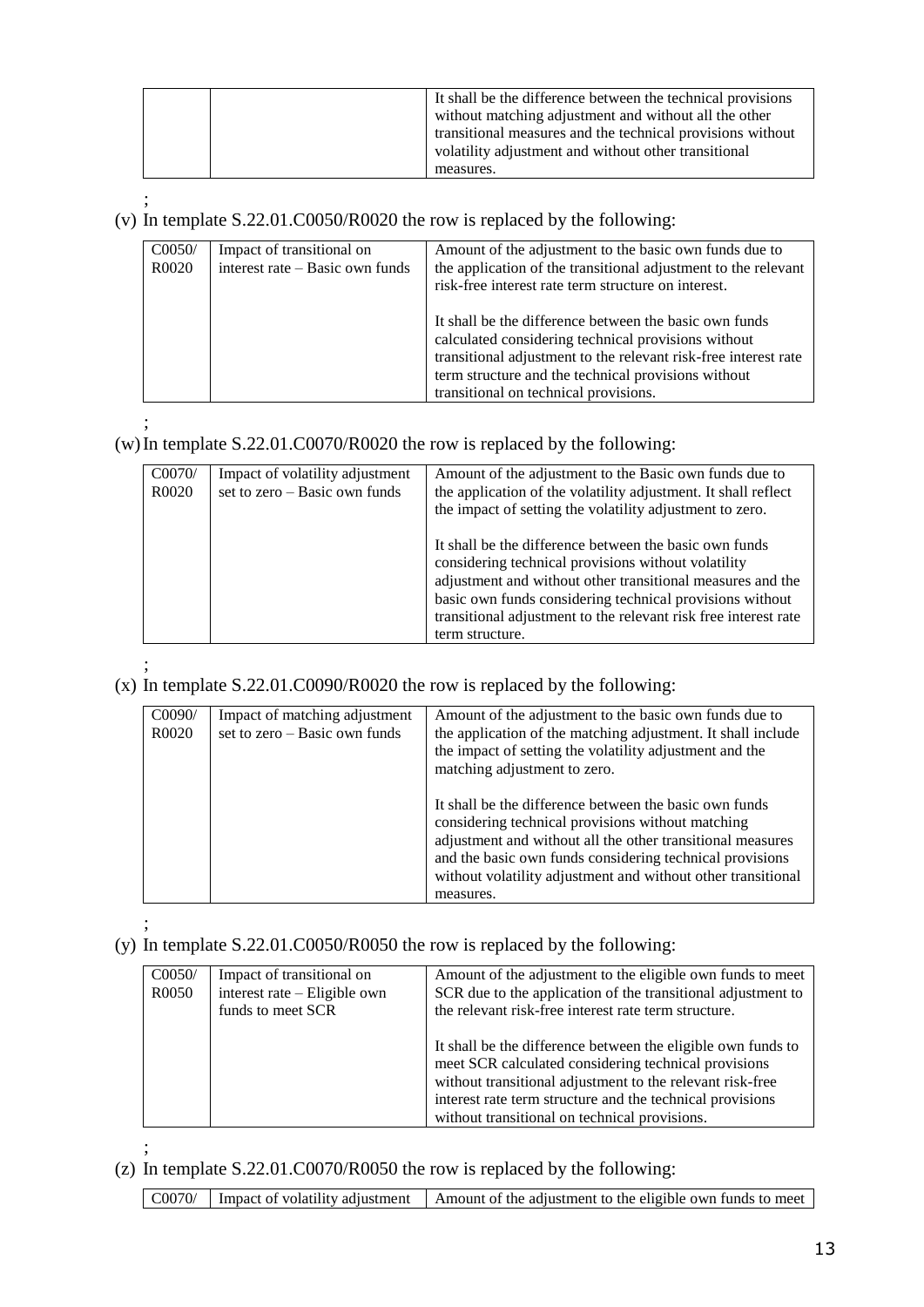| R <sub>0</sub> 050 | set to zero – Eligible own funds<br>to meet SCR | SCR due to the application of the volatility adjustment. It<br>shall reflect the impact of setting the volatility adjustment<br>to zero.                                                                                                                                                                                                                       |
|--------------------|-------------------------------------------------|----------------------------------------------------------------------------------------------------------------------------------------------------------------------------------------------------------------------------------------------------------------------------------------------------------------------------------------------------------------|
|                    |                                                 | It shall be the difference between the eligible own funds to<br>meet SCR considering technical provisions without<br>volatility adjustment and without other transitional<br>measures and the eligible own funds to meet SCR<br>considering technical provisions without transitional<br>adjustment to the relevant risk free interest rate term<br>structure. |

## (aa) In template S.22.01.C0090/R0050 the row is replaced by the following:

| C0090/ | Impact of matching adjustment                   | Amount of the adjustment to the eligible own funds to meet                                                                                                                                                                                                                                                                                              |
|--------|-------------------------------------------------|---------------------------------------------------------------------------------------------------------------------------------------------------------------------------------------------------------------------------------------------------------------------------------------------------------------------------------------------------------|
| R0050  | set to zero – Eligible own funds<br>to meet SCR | SCR due to the application of the matching adjustment. It<br>shall include the impact of setting the volatility adjustment<br>and the matching adjustment to zero.                                                                                                                                                                                      |
|        |                                                 | It shall be the difference between the eligible own funds to<br>meet SCR calculated considering technical provisions<br>without matching adjustment and without all the other<br>transitional measures and eligible own funds to meet SCR<br>considering technical provisions without volatility<br>adjustment and without other transitional measures. |

;

## (bb) In template S.22.01.C0050/R0090 the row is replaced by the following:

| CO <sub>050</sub> /<br>R <sub>0</sub> 090 | Impact of transitional on<br>interest rate $-$ SCR | Amount of the adjustment to the SCR due to the<br>application of the transitional adjustment to the relevant<br>risk-free interest rate term structure.                                                                                                              |
|-------------------------------------------|----------------------------------------------------|----------------------------------------------------------------------------------------------------------------------------------------------------------------------------------------------------------------------------------------------------------------------|
|                                           |                                                    | It shall be the difference between the SCR calculated<br>considering technical provisions without transitional<br>adjustment to the relevant risk-free interest rate term<br>structure and the technical provisions without transitional<br>on technical provisions. |

 $\begin{pmatrix} \cdot \\ \cdot \\ \cdot \end{pmatrix}$ 

### In template S.22.01.C0070/R0090 the row is replaced by the following:

| CO070/<br>R0090 | Impact of volatility adjustment<br>set to zero $-$ SCR | Amount of the adjustment to the SCR due to the<br>application of the volatility adjustment. It shall reflect the<br>impact of setting the volatility adjustment to zero.                                                                                                                              |
|-----------------|--------------------------------------------------------|-------------------------------------------------------------------------------------------------------------------------------------------------------------------------------------------------------------------------------------------------------------------------------------------------------|
|                 |                                                        | It shall be the difference between the SCR considering<br>technical provisions without volatility adjustment and<br>without other transitional measures and the SCR<br>considering technical provisions without transitional<br>adjustment to the relevant risk free interest rate term<br>structure. |

;

## (dd) In template S.22.01.C0090/R0090 the row is replaced by the following:

| C0090/<br>R0090 | Impact of matching adjustment<br>set to zero $-$ SCR | Amount of the adjustment to the SCR due to the<br>application of the matching adjustment. It shall include the<br>impact of setting the volatility adjustment and the matching |
|-----------------|------------------------------------------------------|--------------------------------------------------------------------------------------------------------------------------------------------------------------------------------|
|                 |                                                      | adjustment to zero.                                                                                                                                                            |
|                 |                                                      | It shall be the difference between the SCR calculated<br>considering technical provisions without matching<br>adjustment and without all the other transitional measures       |
|                 |                                                      |                                                                                                                                                                                |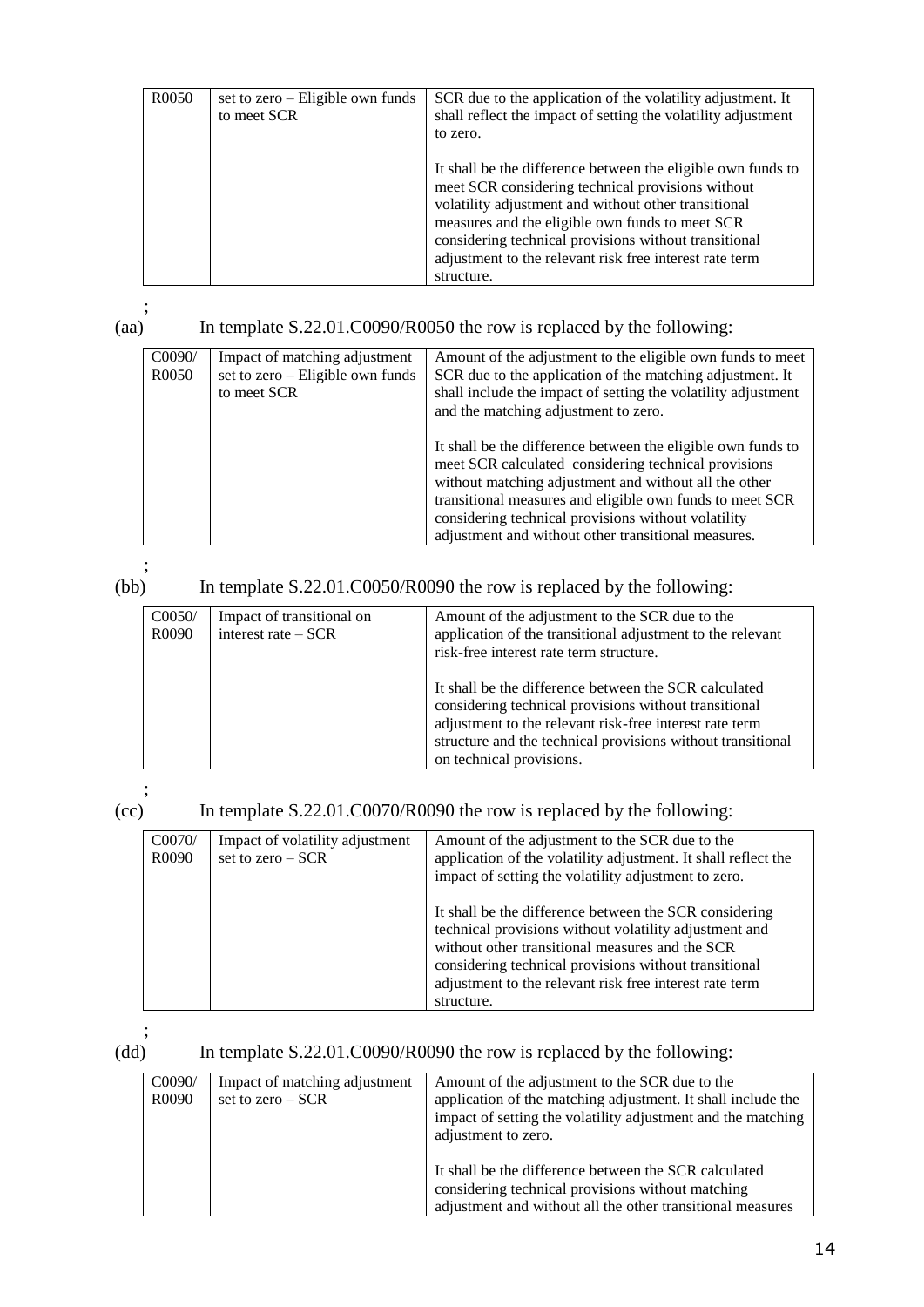| and the SCR considering technical provisions without<br>volatility adjustment and without other transitional |
|--------------------------------------------------------------------------------------------------------------|
| measures.                                                                                                    |

 $(ee)$ 

## In template S.22.01.C0050/R0100 the row is replaced by the following:

| C0050/<br>R0100 | Impact of transitional on<br>interest rate – Eligible own<br>funds to meet MCR | Amount of the adjustment to the Eligible own funds to<br>meet MCR due to the application of the transitional<br>adjustment to the relevant risk-free interest rate term<br>structure.                                                                                                           |
|-----------------|--------------------------------------------------------------------------------|-------------------------------------------------------------------------------------------------------------------------------------------------------------------------------------------------------------------------------------------------------------------------------------------------|
|                 |                                                                                | It shall be the difference between the eligible own funds to<br>meet MCR calculated considering technical provisions<br>without transitional adjustment to the relevant risk-free<br>interest rate term structure and the technical provisions<br>without transitional on technical provisions. |

;

## (ff) In template S.22.01.C0070/R0100 the row is replaced by the following:

| C0070/<br>R0100 | Impact of volatility adjustment<br>set to zero - Eligible own funds<br>to meet MCR | Amount of the adjustment to the Eligible own funds to<br>meet MCR due to the application of the volatility<br>adjustment. It shall reflect the impact of setting the<br>volatility adjustment to zero                                                                                                                                                          |
|-----------------|------------------------------------------------------------------------------------|----------------------------------------------------------------------------------------------------------------------------------------------------------------------------------------------------------------------------------------------------------------------------------------------------------------------------------------------------------------|
|                 |                                                                                    | It shall be the difference between the eligible own funds to<br>meet MCR considering technical provisions without<br>volatility adjustment and without other transitional<br>measures and the eligible own funds to meet MCR<br>considering technical provisions without transitional<br>adjustment to the relevant risk free interest rate term<br>structure. |

;

### (gg) In template S.22.01.C0090/R0100 the row is replaced by the following:

| C0090/<br>R0100 | Impact of matching adjustment<br>set to zero - Eligible own funds<br>to meet MCR | Amount of the adjustment to the Eligible own funds to<br>meet MCR due to the application of the matching<br>adjustment. It shall include the impact of setting the<br>volatility adjustment and the matching adjustment to zero.<br>It shall be the difference between the eligible own funds to<br>meet MCR calculated considering technical provisions<br>without matching adjustment and without all the other |
|-----------------|----------------------------------------------------------------------------------|-------------------------------------------------------------------------------------------------------------------------------------------------------------------------------------------------------------------------------------------------------------------------------------------------------------------------------------------------------------------------------------------------------------------|
|                 |                                                                                  | transitional measures and the eligible own funds to meet<br>MCR considering technical provisions without volatility                                                                                                                                                                                                                                                                                               |
|                 |                                                                                  | adjustment and without other transitional measures.                                                                                                                                                                                                                                                                                                                                                               |

 $(hh)$ 

In template  $S.22.01.C0050/R0110$  the row is replaced by the following:

| CO <sub>050</sub> /<br>R0110 | Impact of transitional on<br>interest rate – Minimum Capital<br>Requirement | Amount of the adjustment to the MCR due to the<br>application of the transitional adjustment to the relevant<br>risk-free interest rate term structure.                                                                                                              |
|------------------------------|-----------------------------------------------------------------------------|----------------------------------------------------------------------------------------------------------------------------------------------------------------------------------------------------------------------------------------------------------------------|
|                              |                                                                             | It shall be the difference between the MCR calculated<br>considering technical provisions without transitional<br>adjustment to the relevant risk-free interest rate term<br>structure and the technical provisions without transitional<br>on technical provisions. |

;

(ii) In template S.22.01.C0070/R0110 the row is replaced by the following: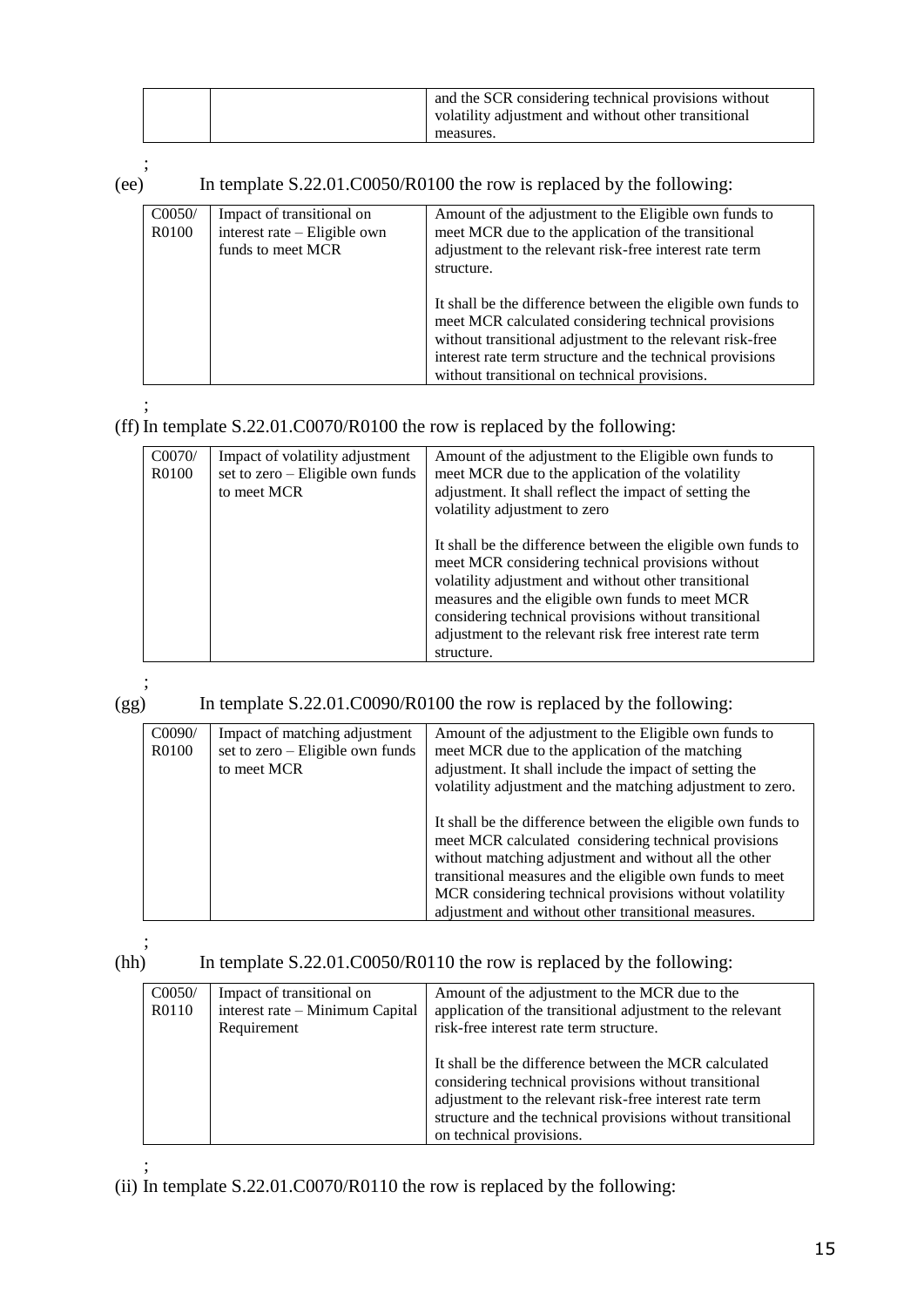| CO070/ | Impact of volatility adjustment | Amount of the adjustment to the MCR due to the                                                                                                                                                                                                                                                                                                                |
|--------|---------------------------------|---------------------------------------------------------------------------------------------------------------------------------------------------------------------------------------------------------------------------------------------------------------------------------------------------------------------------------------------------------------|
| R0110  | set to zero – Minimum Capital   | application of the volatility adjustment. It shall reflect the                                                                                                                                                                                                                                                                                                |
|        | Requirement                     | impact of setting the volatility adjustment to zero.<br>It shall be the difference between the MCR considering<br>technical provisions without volatility adjustment and<br>without other transitional measures and the MCR<br>considering technical provisions without transitional<br>adjustment to the relevant risk free interest rate term<br>structure. |

(jj) In template S.22.01.C0090/R0110 the row is replaced by the following:

| C0090/<br>R0110 | Impact of matching adjustment<br>set to zero – Minimum Capital<br>Requirement | Amount of the adjustment to the MCR due to the<br>application of the matching adjustment. It shall include the<br>impact of setting the volatility adjustment and the matching<br>adjustment to zero.                                                                                   |
|-----------------|-------------------------------------------------------------------------------|-----------------------------------------------------------------------------------------------------------------------------------------------------------------------------------------------------------------------------------------------------------------------------------------|
|                 |                                                                               | It shall be the difference between the MCR calculated<br>considering technical provisions without matching<br>adjustment and without all the other transitional measures<br>and the MCR considering technical without volatility<br>adjustment and without other transitional measures. |

;

- (kk) In template S.25.01 and S.25.02 references to C0080 are replaced by C0090 and references to C0090 are replaced by C0120;
- (ll) In template S.25.02.C0030 the row is replaced by the following:

| C0030 | Calculation of the Solvency | Amount of the capital charge for each component          |
|-------|-----------------------------|----------------------------------------------------------|
|       | Capital Requirement         | regardless of the method of calculation (either standard |
|       |                             | formula or partial internal model), after the            |
|       |                             | adjustments for loss-absorbing capacity of technical     |
|       |                             | provision and/or deferred taxes when they are            |
|       |                             | embedded in the component calculation.                   |
|       |                             | For the components Loss absorbing capacity of            |
|       |                             | technical provisions and/or deferred taxes when          |
|       |                             | disclosed as a separate component it shall be the        |
|       |                             | amount of the loss-absorbing capacity (these amounts     |
|       |                             | shall be disclosed as negative values)                   |
|       |                             | For components calculated using the standard formula     |
|       |                             | this cell represents the gross nSCR. For components      |
|       |                             | calculated using the partial internal model, this        |
|       |                             | represents the value considering the future              |
|       |                             | management actions which are embedded in the             |
|       |                             | calculation, but not those which are modelled as a       |
|       |                             | separate component.                                      |
|       |                             | This amount shall fully consider diversification effects |
|       |                             | according to Article 304 of Directive 2009/138/EC        |
|       |                             | where applicable.                                        |
|       |                             | These cells include the allocation of the adjustment     |
|       |                             | due to the aggregation of the nSCR of the RFF/MAP at     |
|       |                             | entity level.                                            |

; (3) Annex II to Implementing Regulation (EU) 2015/2452 is corrected as follows: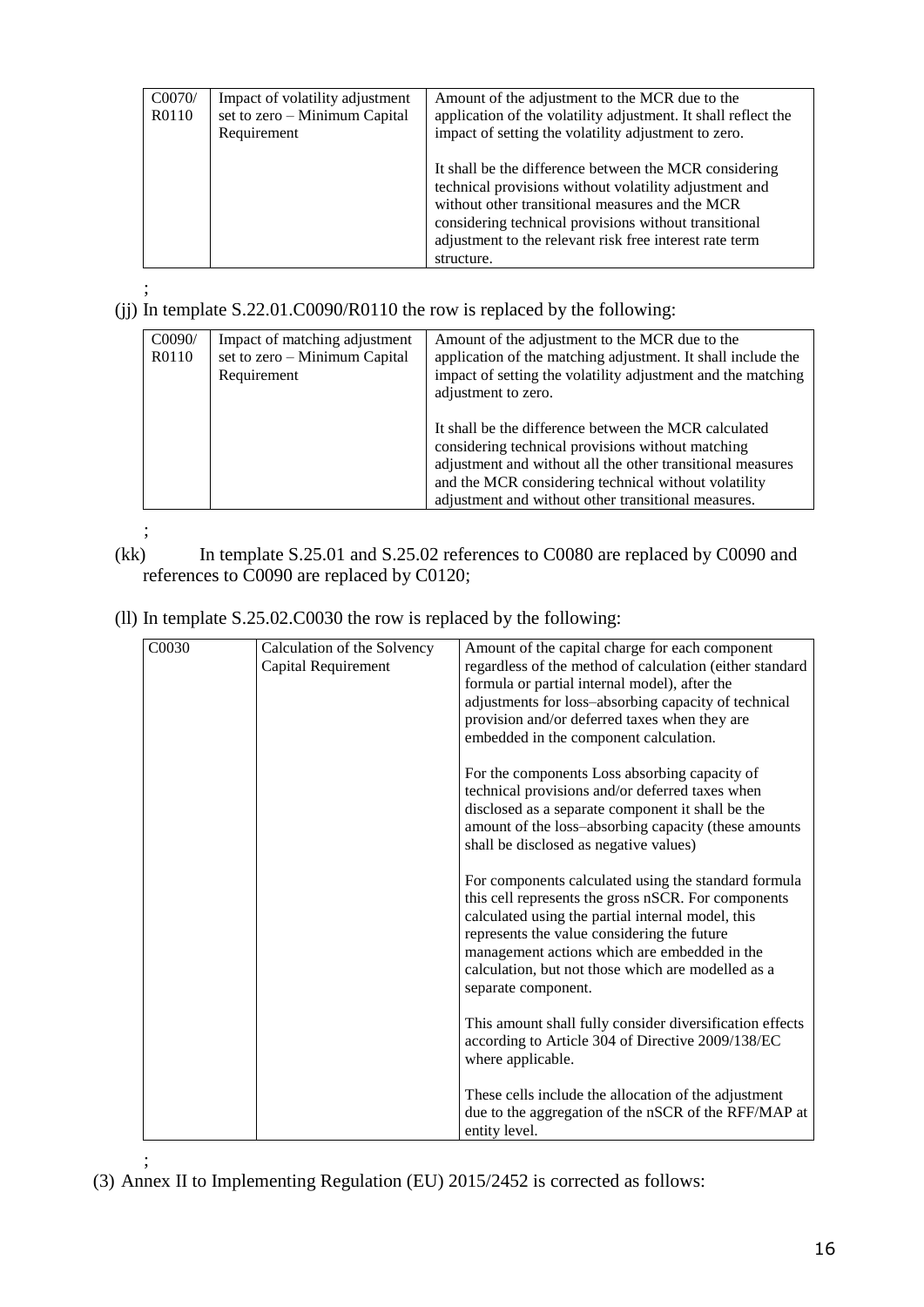(a) In template S.19.01.C0170/R0100 to R0260 the row is replaced by the following:

| CO170/<br>R0100 to<br>R0260 | <b>Gross Claims Paid</b><br>$non-cumulative) - In$<br>current year | Total "Current year" reflects the last diagonal (all data referred to<br>last reporting year from R0100 to R0250. |
|-----------------------------|--------------------------------------------------------------------|-------------------------------------------------------------------------------------------------------------------|
|                             |                                                                    | $R0260$ is the total of $R0100$ to $R0250$                                                                        |

(b) In template S.19.01.C0360/R0100 to R0260 the row is replaced by the following:

| C0360/     | <b>Gross Best Estimate</b> | Total "Year end" reflects the last diagonal but on a discounted |
|------------|----------------------------|-----------------------------------------------------------------|
| $R0100$ to | Claims Provisions –        | basis (all data referred to last reporting year) from R0100 to  |
| R0260      | Year end (discounted)      | R0250.                                                          |
|            | data)                      |                                                                 |
|            |                            | $R0260$ is the total of $R0100$ to $R0250$                      |

;

;

(c) In template S.12.01.C0020, C0030, C0060, C0090, C0100, C0160, C0190, C0200/R0110, C0150/R0110, C0210/ R0110, C0020, C0040, C0050, C0070, C0080, C0090, C0100, C0170, C0180, C0190, C0200/R0120, C0150/R0120, C0210/R0120, C0020, C0030, C0060, C0090, C0100, C0160, C0190, C0200/R0130, C0150/R0130 and C0210/R0130 the second paragraph of the instructions is replaced by the following:

'This value shall be disclosed as a negative value when it reduces the technical provisions.';

(d) In template S.17.01.C0020 to C0170/R0290, C0180/R0290, C0020 to C0170/R0300, C0180/R0300, C0020 to C0170/R0310 and C0180/R0310, the second paragraph is replaced by the following:

"This value shall be disclosed as a negative value when it reduces the technical provisions.";

(e) The following row is added after description in template S.23.01.01.R0230/C0040:

| R0230/C0050 | Deductions for participations<br>in financial and credit<br>institutions $-$ tier 3 | This is the amount of the deduction for participations<br>in financial and credit institutions that are deducted<br>from tier 3 in accordance with article 68 of Delegated<br>Regulation (EU) 2015/35. |
|-------------|-------------------------------------------------------------------------------------|--------------------------------------------------------------------------------------------------------------------------------------------------------------------------------------------------------|
|-------------|-------------------------------------------------------------------------------------|--------------------------------------------------------------------------------------------------------------------------------------------------------------------------------------------------------|

;

- (4) Annex III to Implementing Regulation (EU) 2015/2452 is corrected as follows:
	- (a) The following row is added after description in template S.23.01.R0440/C0040:

| R0440/C0050 | Total own funds of other<br>financial sectors $-$ tier 3 | Total of own funds in other financial sectors – tier 3.                                                                                                                                                                                                                   |
|-------------|----------------------------------------------------------|---------------------------------------------------------------------------------------------------------------------------------------------------------------------------------------------------------------------------------------------------------------------------|
|             |                                                          | The total own funds deducted in cell R0230/C0010<br>are brought back here after the adjustment for non-<br>available own funds according to the relevant sectoral<br>rules and after the deduction according to Article<br>228, paragraph 2 of the Directive 2009/138/EC. |

;

;

#### (b) In template S.23.01.R0680/C0010 the row is replaced by the following:

| R0680/C0010 | Group SCR | The group SCR is the sum of the consolidated group SCR<br>calculated in accordance with Article $336$ (a), (b), (c) and |
|-------------|-----------|-------------------------------------------------------------------------------------------------------------------------|
|             |           | (d) of Delegated Regulation (EU) 2015/35 and the SCR<br>for entities included with D&A.                                 |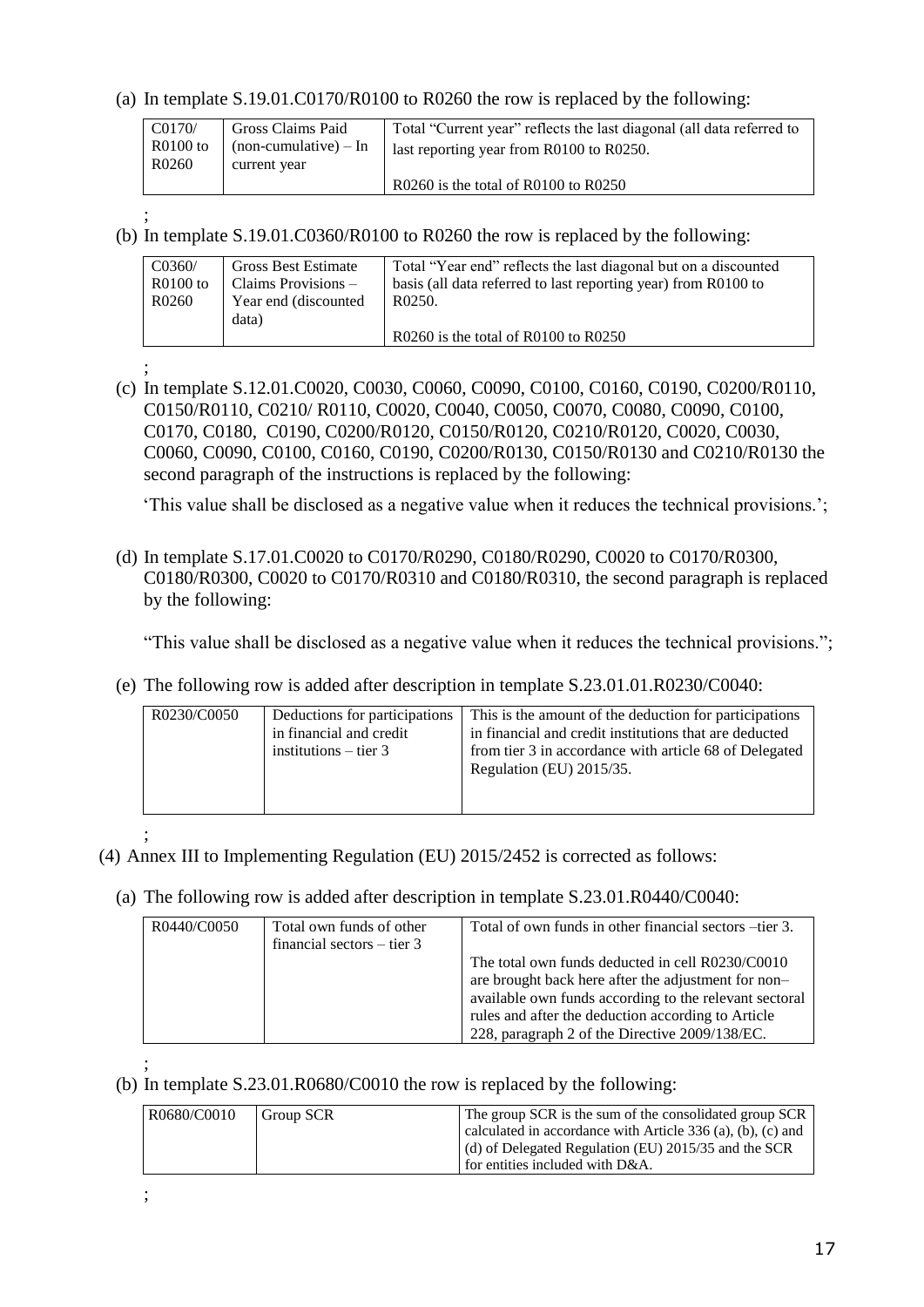## (c) In template S.25.01.R0220/C0100 the row is replaced by the following:

| R0220/C0100 | Solvency capital requirement | Overall capital requirement including capital add-ons                                                                                                                                                                                                                                                                                                                                                          |
|-------------|------------------------------|----------------------------------------------------------------------------------------------------------------------------------------------------------------------------------------------------------------------------------------------------------------------------------------------------------------------------------------------------------------------------------------------------------------|
|             |                              | Amount of the Solvency Capital Requirement for<br>undertakings under method 1 as defined in Article 230<br>of Directive 2009/138/EC. It shall include all<br>components of the consolidated SCR, including capital<br>requirements of undertakings from other financial<br>sectors, capital requirement for non-controlled<br>participation requirements and capital requirement for<br>residual undertakings. |

;

## (d) In template S.25.01.R0500/C0100 row is replaced by the following:

| R0500/C0100 | Capital requirement for other                | Amount of capital requirement for other financial                                                                                                                                                                                                                      |
|-------------|----------------------------------------------|------------------------------------------------------------------------------------------------------------------------------------------------------------------------------------------------------------------------------------------------------------------------|
|             | financial sectors (Non-<br>insurance capital | sectors.                                                                                                                                                                                                                                                               |
|             | requirements)                                | This item is only applicable to group reporting where<br>the group includes an undertaking which is subject to<br>non-insurance capital requirements, such as a bank,<br>and is the capital requirement calculated in accordance<br>with the appropriate requirements. |
|             |                                              | R0500 is expected to be equal to the sum of R0510,<br>R0520 and R0530.                                                                                                                                                                                                 |

;

## (e) In template S.25.01.R0570/C0100 the row is replaced by the following:

| R0570/C0100<br>Solvency capital requirement | Overall SCR for all undertakings regardless of the<br>method used.<br>The total solvency capital requirement is expected to<br>be equal to the sum of R0220 and R0560. |
|---------------------------------------------|------------------------------------------------------------------------------------------------------------------------------------------------------------------------|
|---------------------------------------------|------------------------------------------------------------------------------------------------------------------------------------------------------------------------|

#### ; (f) In template S.25.02.R0220/C0100 the row is replaced by the following:

| Solvency capital requirement | Overall capital requirement including capital add-ons  |
|------------------------------|--------------------------------------------------------|
|                              | for undertakings under method 1 as defined in Article  |
|                              | 230 of Directive 2009/138/EC. It shall include all     |
|                              | components of the consolidated SCR, including capital  |
|                              | requirements of undertakings from other financial      |
|                              | sectors, capital requirement for non-controlled        |
|                              | participation requirements and capital requirement for |
|                              | residual undertakings.                                 |
|                              |                                                        |

#### ; (g) In template S.25.02.R0500/C0100 the row is replaced by the following:

| R0500/C0100 | Capital requirement for other | Amount of capital requirement for other financial       |
|-------------|-------------------------------|---------------------------------------------------------|
|             | financial sectors (Non-       | sectors.                                                |
|             | insurance capital             |                                                         |
|             | requirements)                 | This item is only applicable to group reporting where   |
|             |                               | the group includes an undertaking which is subject to   |
|             |                               | non-insurance capital requirements, such as a bank,     |
|             |                               | and is the capital requirement calculated in accordance |
|             |                               | with the appropriate requirements.                      |
|             |                               |                                                         |
|             |                               | R0500 is expected to be equal to the sum of R0510,      |
|             |                               | R0520 and R0530.                                        |

;